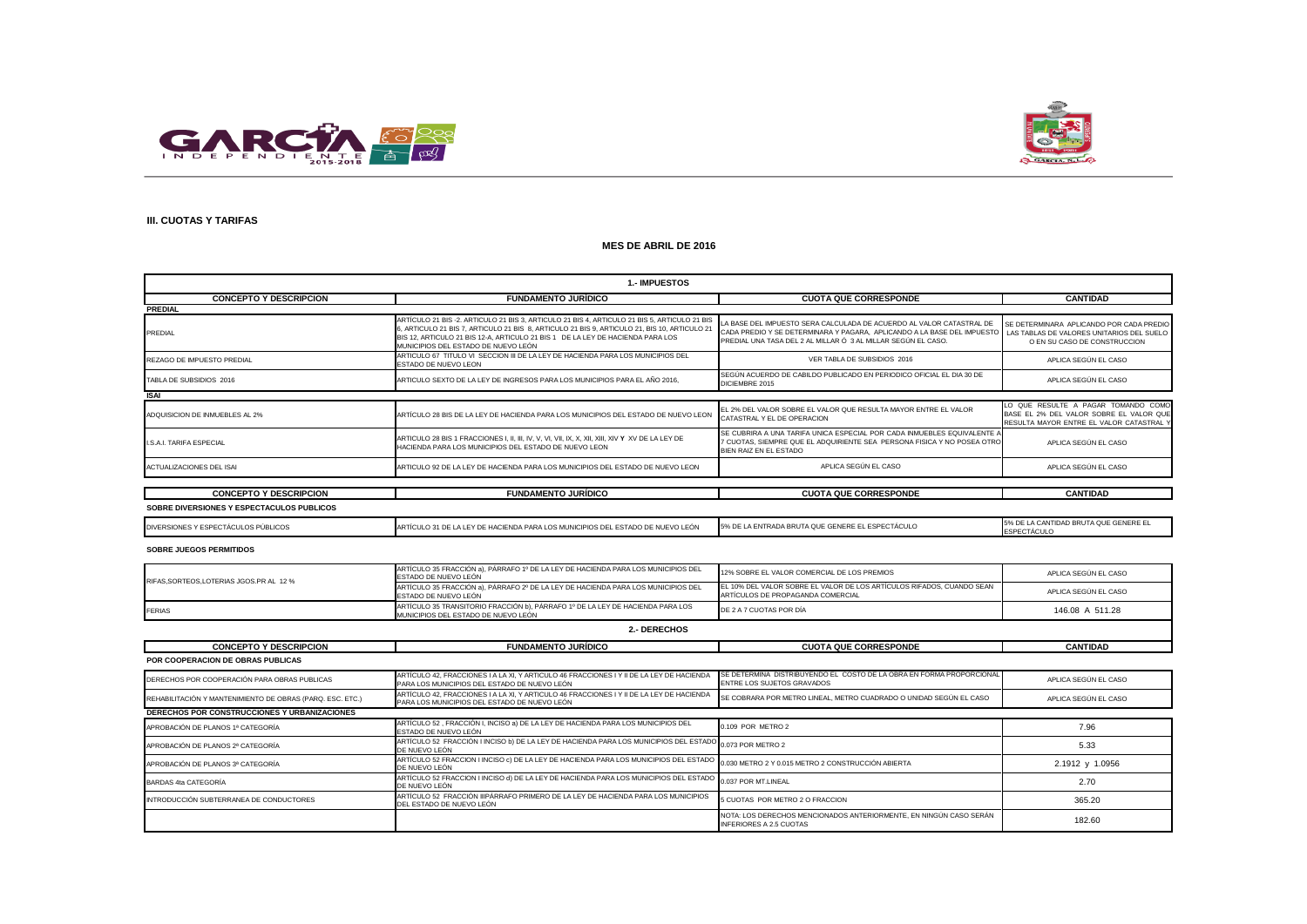| SERVICIOS PRESTADOS EN TRAMITACIONES URBANISTICAS EN MATERIA DE DESARROLLO URBANO          |                                                                                                                                             |                                                                                                                                                                                                                                                                                                   |                                                                                                                                                                            |
|--------------------------------------------------------------------------------------------|---------------------------------------------------------------------------------------------------------------------------------------------|---------------------------------------------------------------------------------------------------------------------------------------------------------------------------------------------------------------------------------------------------------------------------------------------------|----------------------------------------------------------------------------------------------------------------------------------------------------------------------------|
| SUBDIVISIONES, FUSIONES Y RELOTIFICACIONES                                                 | ARTÍCULO 52 BIS, FRACCIÓN I, PÁRRAFO PRIMERO DE LA LEY DE HACIENDA PARA LOS<br>MUNICIPIOS DEL ESTADO DE NUEVO LEÓN                          | 30 CUOTAS POR CADA LOTE Ó FRACCIÓN RESULTANTE                                                                                                                                                                                                                                                     | 2,191.20                                                                                                                                                                   |
| PREDIOS RESULTANTES DE HASTA 250 M2                                                        | ARTÍCULO 52 BIS, FRACCIÓN I, PÁRRAFO SEGUNDO DE LA LEY DE HACIENDA PARA LOS<br>MUNICIPIOS DEL ESTADO DE NUEVO LEÓN                          | 3 CUOTAS POR CADA LOTE Ó FRACCIÓN RESULTANTE                                                                                                                                                                                                                                                      | 219.12                                                                                                                                                                     |
| FACTIBILIDAD Y LINEAMIENTO                                                                 | ARTÍCULO 52 BIS, FRACCIÓN I, PÁRRAFO TERCERO DE LA LEY DE HACIENDA PARA LOS<br>MUNICIPIOS DEL ESTADO DE NUEVO LEÓN                          | 2 CUOTAS                                                                                                                                                                                                                                                                                          | 146.08                                                                                                                                                                     |
| INICIO DE TRAMITE DE USO DE SUELO O EDIFICACION                                            |                                                                                                                                             |                                                                                                                                                                                                                                                                                                   |                                                                                                                                                                            |
| INICIO DE TRAMITE DE LICENCIA DE USO DE SUELO O EDIFICACIÓN HASTA<br>100 M <sub>2</sub>    | ARTÍCULO 52 BIS, FRACCIÓN II, INCISO b) DE LA LEY DE HACIENDA PARA LOS MUNICIPIOS DEL<br>ESTADO DE NUEVO LEÓN                               | <b>6 CUOTAS</b>                                                                                                                                                                                                                                                                                   | 438.24                                                                                                                                                                     |
| INICIO DE TRÁMITE DE LICENCIA DE USO DE SUELO Ó EDIFICACIÓN MAYOR<br>DE 100 Y HASTA 250 M2 | ARTÍCULO 52 BIS, FRACCIÓN II, INCISO b) DE LA LEY DE HACIENDA PARA LOS MUNICIPIOS DEL<br>ESTADO DE NUEVO LEÓN                               | 12 CUOTAS                                                                                                                                                                                                                                                                                         | 876.48                                                                                                                                                                     |
| INICIO DE TRÁMITE DE LICENCIA DE USO DE SUELO Ó EDIFICACIÓN MAYOR<br>DE 250 Y HASTA 500 M2 | ARTÍCULO 52 BIS, FRACCIÓN II, INCISO c) DE LA LEY DE HACIENDA PARA LOS MUNICIPIOS DEL<br>ESTADO DE NUEVO LEÓN                               | 18 CUOTAS                                                                                                                                                                                                                                                                                         | 1,314.72                                                                                                                                                                   |
| INICIO DE TRÁMITE DE LICENCIA DE USO DE SUELO Ó EDIFICACIÓN MAYOR<br>DF 500 HASTA 1000 M2  | ARTÍCULO 52 BIS, FRACCIÓN II, INCISO d) DE LA LEY DE HACIENDA PARA LOS MUNICIPIOS DEL<br>ESTADO DE NUEVO LEÓN                               | 24 CUOTAS                                                                                                                                                                                                                                                                                         | 1,752.96                                                                                                                                                                   |
| INICIO DE TRÁMITE DE LICENCIA DE USO DE SUELO Ó EDIFICACIÓN MAYOR<br>DE 1000 M2            | ARTÍCULO 52 BIS, FRACCIÓN II, INCISO e) DE LA LEY DE HACIENDA PARA LOS MUNICIPIOS DEL<br>ESTADO DE NUEVO LEÓN                               | 30 CUOTAS                                                                                                                                                                                                                                                                                         | 2,191.20                                                                                                                                                                   |
| LICENCIAS DE USO DE SUELO O EDIFICACIONES                                                  |                                                                                                                                             |                                                                                                                                                                                                                                                                                                   |                                                                                                                                                                            |
|                                                                                            | ARTÍCULO 52 BIS, FRACCIÓN III, INCISO a) DE LA LEY DE HACIENDA PARA LOS MUNICIPIOS DEL                                                      |                                                                                                                                                                                                                                                                                                   |                                                                                                                                                                            |
| ICENCIA DE USO DE SUELO Ó EDIFICACIÓN HASTA 100 M2.                                        | ESTADO DE NUEVO LEÓN<br>ARTÍCULO 52 BIS, FRACCIÓN III, INCISO b) DE LA LEY DE HACIENDA PARA LOS MUNICIPIOS DEL                              | 6 CUOTAS                                                                                                                                                                                                                                                                                          | 438.24                                                                                                                                                                     |
| ICENCIA DE USO DE SUELO Ó EDIFICACIÓN MAYOR DE 100 HASTA 250 M2                            | ESTADO DE NUEVO LEÓN<br>ARTÍCULO 52 BIS, FRACCIÓN III, INCISO c) DE LA LEY DE HACIENDA PARA LOS MUNICIPIOS DEL                              | 12 CUOTAS                                                                                                                                                                                                                                                                                         | 876.48                                                                                                                                                                     |
| LICENCIA DE USO DE SUELO Ó EDIFICACIÓN MAYOR DE 250 HASTA 500 M2                           | ESTADO DE NUEVO LEÓN                                                                                                                        | 18 CUOTAS                                                                                                                                                                                                                                                                                         | 1,314.72                                                                                                                                                                   |
| LICENCIA DE USO DE SUELO Ó EDIFICACIÓN MAYOR DE 500 HASTA 1000 M2                          | ARTÍCULO 52 BIS, FRACCIÓN III, INCISO d) DE LA LEY DE HACIENDA PARA LOS MUNICIPIOS DEL<br>ESTADO DE NUEVO LEÓN                              | 24 CUOTAS                                                                                                                                                                                                                                                                                         | 1,752.96                                                                                                                                                                   |
| LICENCIA DE USO DE SUELO MAYOR DE 1000 M2                                                  | ARTÍCULO 52 BIS, FRACCIÓN III, INCISO e) DE LA LEY DE HACIENDA PARA LOS MUNICIPIOS DEL<br>ESTADO DE NUEVO LEÓN                              | 30 CUOTAS                                                                                                                                                                                                                                                                                         | 2,191.20                                                                                                                                                                   |
| <b>ADICIONALES</b>                                                                         |                                                                                                                                             |                                                                                                                                                                                                                                                                                                   |                                                                                                                                                                            |
| ADICIONALES LICENCIA DE USO DE DUELO Ó EDIFICACIÓN HASTA 100M2                             | ARTÍCULO 52 BIS, FRACCIÓN III, PÁRRAFO SEGUNDO, INCISO a) DE LA LEY DE HACIENDA PARA<br>OS MUNICIPIOS DEL ESTADO E NUEVO LEÓN               | 0.08 CUOT, POR MT2                                                                                                                                                                                                                                                                                | 5.84                                                                                                                                                                       |
| ADICIONALES LICENCIA DE USO DE SUELO Ó EDIFICACIÓN MAYOR DE 100<br><b>JASTA 250 M2</b>     | ARTÍCULO 52 BIS, FRACCIÓN III, PÁRRAFO SEGUNDO, INCISO b) DE LA LEY DE HACIENDA PARA<br>OS MUNICIPIOS EL ESTADO DE NUEVO LEÓN.              | 0.16 CUOT., POR MT2                                                                                                                                                                                                                                                                               | 11.69                                                                                                                                                                      |
| ADICIONALES LICENCIA DE USO DE SUELO Ó EDIFICACIÓN MAYOR DE 250<br>HASTA 500 M2            | ARTÍCULO 52 BIS, FRACCIÓN III, PÁRRAFO SEGUNDO, INCISO c) DE LA LEY DE HACIENDA PARA<br>LOS MUNICIPIOS DEL ESTADO DE NUEVO LEÓN             | 0.24 CUOT. POR MT2                                                                                                                                                                                                                                                                                | 17.53                                                                                                                                                                      |
| ADICIONALES LICENCIA DE USO DE SUELO Ó EDIFICACIÓN MAYOR DE 500<br><b>HASTA 1000 M2</b>    | ARTÍCULO 52 BIS, FRACCIÓN III, PÁRRAFO SEGUNDO, INCISO d) DE LA LEY DE HACIENDA DE LOS<br>MUNICIPIOS DEL ESTADO DE NUEVO LEÓN               | 0.31 CUOT, POR MT2                                                                                                                                                                                                                                                                                | 22.64                                                                                                                                                                      |
| ADICIONALES LICENCIA DE USO DE SUELO Ó EDIFICACIÓN MAYOR DE 1000                           | ARTÍCULO 52 BIS, FRACCIÓN III, PÁRRAFO SEGUNDO, INCISO e) DE LA LEY DE HACIENDA PARA<br>OS MUNICIPIOS DELESTADO DE NUEVO LEÓN               | 0.38 CUOTAS POR MT2                                                                                                                                                                                                                                                                               | 27.76                                                                                                                                                                      |
|                                                                                            |                                                                                                                                             | NOTA: LA CUOTA PREVISTA NO EXCEDERÁ DE \$8.00 POR METRO CUADRADO PARA<br>EDIFICACIONES HABITACIONALES MULTIFAMILIARES. LAS CASAS-HABITACION<br>ESTARAN EXENTAS DEL PAGO DE ESTE DERECHO.                                                                                                          | SEGÚN SEA EL CASO                                                                                                                                                          |
| FACTIBILIDAD Y AUTORIZACION DE REGIMEN DE CONDOMINIO                                       |                                                                                                                                             |                                                                                                                                                                                                                                                                                                   |                                                                                                                                                                            |
| FACTIBILIDAD Y AUTORIZACIÓN DE RÉGIMENES EN CONDOMINIO VERTICAL                            | ARTÍCULO 52 BIS, FRACCIÓN IV, INCISO a) DE LA LEY DE HACIENDA PARA LOS MUNICIPIOS DEL<br>ESTADO DE NUEVO LEÓN                               | 0.12 CUOTAS POR MT.2 DE CONSTRUCCION                                                                                                                                                                                                                                                              | 8.76                                                                                                                                                                       |
|                                                                                            | ARTÍCULO 52 BIS, FRACCIÓN IV, INCISO b) Y FRACCION V INCISO a) DE LA LEY DE HACIENDA DE<br>LOS MUNICIPIOS DEL ESTADO DE NUEVO LEÓN          | LOTES HABITACIONALES O INDUSTRIALES DE HASTA 150 M2: 0.107 CUOTAS                                                                                                                                                                                                                                 | 7.82                                                                                                                                                                       |
| FACTIBILIDAD Y AUTORIZACIÓN DE RÉGIMENES EN CONDOMINIO                                     |                                                                                                                                             | LOTES HABITACIONALES O INDUSTRIALES DE MAS DE 150 M2 HASTA 300 M2: 0.143                                                                                                                                                                                                                          | 10.44                                                                                                                                                                      |
| <b>HORIZONTAL</b>                                                                          | ARTÍCULO 52 BIS, FRACCIÓN IV, INCISO b) Y FRACCION V INCISO b) DE LA LEY DE HACIENDA DE<br>LOS MUNICIPIOS DEL ESTADO DE NUEVO LEÓN          | <b>CUOTAS</b><br>LOTES HABITACIONALES O INDUSTRIALES DE MAS DE 300 M2: 0.172 CUOTAS                                                                                                                                                                                                               | 12.56                                                                                                                                                                      |
|                                                                                            |                                                                                                                                             | LOTES HABITACIONALES O INDUSTRIALES DE HASTA 150 M2: 0.107 CUOTAS                                                                                                                                                                                                                                 | 7.82                                                                                                                                                                       |
|                                                                                            |                                                                                                                                             |                                                                                                                                                                                                                                                                                                   |                                                                                                                                                                            |
|                                                                                            | ARTÍCULO 52 BIS, FRACCIÓN IV, INCISO c) Y FRACCION V INCISO c) NUMERO 1 DE LA LEY DE<br>HACIENDA DE LOS MUNICIPIOS DEL ESTADO DE NUEVO LEÓN | LOTES HABITACIONALES O INDUSTRIALES DE MAS DE 150 M2 HASTA 300 M2: 0.143<br><b>CUOTAS</b>                                                                                                                                                                                                         | 10.44                                                                                                                                                                      |
| FACTIBILIDAD Y AUTORIZACIÓN DE RÉGIMENES EN CONDOMINIO MIXTO                               |                                                                                                                                             | OTES HABITACIONALES O INDUSTRIALES DE MAS DE 300 M2: 0.172 CUOTAS                                                                                                                                                                                                                                 |                                                                                                                                                                            |
|                                                                                            |                                                                                                                                             |                                                                                                                                                                                                                                                                                                   | 12.56                                                                                                                                                                      |
|                                                                                            | ARTÍCULO 52 BIS, FRACCIÓN IV, INCISO b) Y FRACCION V INCISO b) NUMERO 3 DE LA LEY DE<br>ACIENDA DE LOS MUNICIPIOS DEL ESTÁDO DE NUEVO LEÓN  | LOTES CAMPESTRES: 0.107 CUOTAS                                                                                                                                                                                                                                                                    | 7.82                                                                                                                                                                       |
| AUTORIZACION DE FRACCIONAMIENTOS                                                           |                                                                                                                                             |                                                                                                                                                                                                                                                                                                   |                                                                                                                                                                            |
| FACTIBILIDAD Y LINEAMIENTOS                                                                | ARTÍCULO 52 BIS, FRACCIÓN V, INCISO a) DE LA LEY DE HACIENDA DE LOS MUNICIPIOS DEL<br>ESTADO DE NUEVO LEÓN                                  | 117.5 CUOTAS                                                                                                                                                                                                                                                                                      | 8,582.20                                                                                                                                                                   |
| PROYECTO URBANÍSTICO                                                                       | ARTÍCULO 52 BIS, FRACCIÓN V, INCISO b) DE LA LEY DE HACIENDA PARA LOS MUNICIPIOS DEL<br>ESTADO DE NUEVO LEÓN                                | 117.5 CUOTAS                                                                                                                                                                                                                                                                                      | 8,582.20                                                                                                                                                                   |
| PROYECTO EJECUTIVO                                                                         | ARTÍCULO 52 BIS, FRACCIÓN V, INCISO c) NUMERALES 1, 2, 3, 4, 5, 6 DE LA LEY DE HACIENDA<br>PARA LOS MUNICIPIOS DEL ESTADO DE NUEVO LEÓN     | SE COBRARA POR M2 DE ÁREA VENDIBLE DEPENDIENDO SI EL ÁREA ES<br>HABITACIONAL, INDUSTRIAL, CAMPESTRE U OTROS A-LOTES CON SUPERFICI<br>HASTA 150 M2, 0.107 CUOTAS, B-LOTES CON SUPERFICIE DE MÁS DE 150 M2<br>HASTA 300 M2, 0.143 CUOTAS, LOTES CON SUPERFICIE MAYOR A 300 M2 0.17<br><b>CUOTAS</b> | A-LOTES CON SUPERFICIE HASTA 150 M2. 7.81<br>MT.2. B-LOTES CON SUPERFICIE DE MÁS DE 150<br>M2 Y HASTA 300 M2, 10.44 MT.2, LOTES CON<br>SUPERFICIE MAYOR A 300 M2 12.56 MT2 |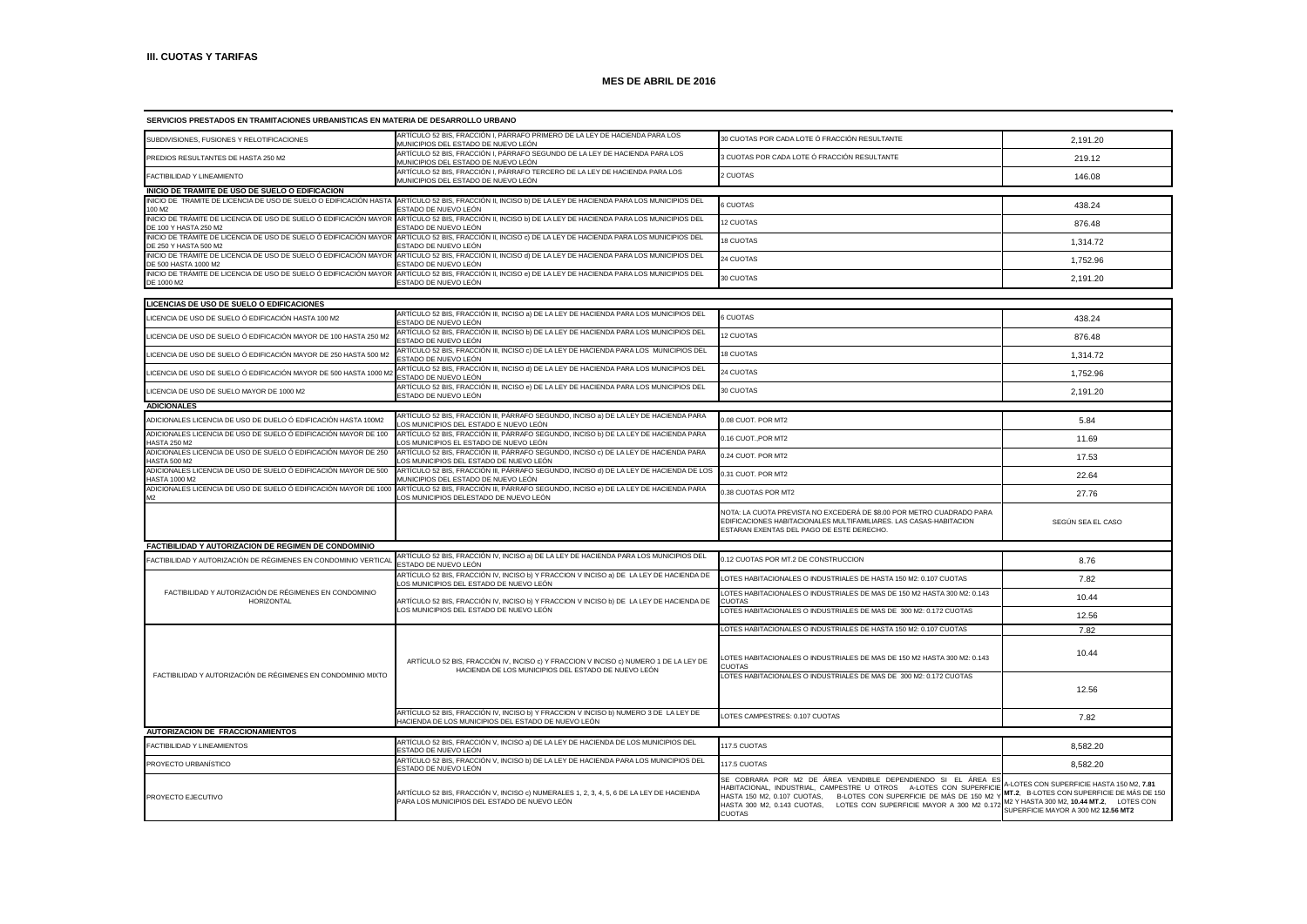| HABITACIONALES O INDUSTRIALES                                                                   | ARTÍCULO 52 BIS, FRACCION V, INCISO C) NUMERO 1 LETRA a b c DE LA LEY DE HACIENDA PARA<br>LOS MUNICIPIOS DEL ESTADO DE NUEVO LEÓN   | HABITACIONALES E INDUSTRIALES, EXCEPTUANDO LOS PREDIOS RESERVADOS<br>PARA EQUIPAMIENTOS COMERCIALES Y DE SERVICIOS:SE COBRARA POR M2 DE A-LOTES CON SUPERFICIE HASTA 150 M2, 7.81<br>ÁREA VENDIBLE DEPENDIENDO SI EL ÁREA ES HABITACIONAL, INDUSTRIAL, MT.2. B-LOTES CON SUPERFICIE DE MÁS DE 150<br>CAMPESTRE U OTROS A-LOTES CON SUPERFICIE HASTA 150 M2, 0.107 CUOTAS, M2 Y HASTA 300 M2, 10.44 MT.2, LOTES CON<br>B-LOTES CON SUPERFICIE DE MÁS DE 150 M2 Y HASTA 300 M2, 0.143 CUOTAS, SUPERFICIE MAYOR A 300 M2 12.56 MT2<br>LOTES CON SUPERFICIE MAYOR A 300 M2 0.172 CUOTAS |           |
|-------------------------------------------------------------------------------------------------|-------------------------------------------------------------------------------------------------------------------------------------|-------------------------------------------------------------------------------------------------------------------------------------------------------------------------------------------------------------------------------------------------------------------------------------------------------------------------------------------------------------------------------------------------------------------------------------------------------------------------------------------------------------------------------------------------------------------------------------|-----------|
| LOTES CON SUPERFICIE HASTA 150 M2                                                               | ARTÍCULO 52 BIS. FRACCIÓN V. INCISO c). NÚMERO 1. APARTADO A. DE LA LEY DE HACIENDA<br>PARA LOS MUNICIPIOS DEL ESTADO DE NUEVO LEÓN | 0.107 CUOTAS                                                                                                                                                                                                                                                                                                                                                                                                                                                                                                                                                                        | 7.82      |
| LOTES CON SUPERFICIE DE MAS DE 150 HASTA 300 M2                                                 | ARTÍCULO 52 BIS. FRACCIÓN V. INCISO c). NÚMERO 1. APARTADO B. DE LA LEY DE HACIENDA<br>PARA LOS MUNICIPIOS DEL ESTADO DE NUEVO LEÓN | 0.143 CUOTAS                                                                                                                                                                                                                                                                                                                                                                                                                                                                                                                                                                        | 10.44     |
| LOTES CON SUPERFICIE MAYOR DE 300 M2                                                            | ARTÍCULO 52 BIS. FRACCIÓN V. INCISO c). NÚMERO 1. APARTADO C. DE LA LEY DE HACIENDA<br>PARA LOS MUNICIPIOS DEL ESTADO DE NUEVO LEÓN | 0.172 CUOTAS                                                                                                                                                                                                                                                                                                                                                                                                                                                                                                                                                                        | 12.56     |
| INDUSTRIALES UBICADOS EN EL MUNICIPIO                                                           | ARTÍCULO 52 BIS, FRACCIÓN V. INCISO c), NÚMERO 2 DE LA LEY DE HACIENDA PARA LOS<br>MUNICIPIOS DEL ESTADO DE NUEVO LEÓN              | 0.107 CUOTAS                                                                                                                                                                                                                                                                                                                                                                                                                                                                                                                                                                        | 7.82      |
| OTROS UBICADOS EN EL MUNICIPIO                                                                  | ARTÍCULO 52 BIS, FRACCIÓN V. INCISO c), NÚMERO 5 DE LA LEY DE HACIENDA PARA LOS<br>MUNICIPIOS DEL ESTADO DE NUEVO LEÓN              | 0.107 CUOTAS                                                                                                                                                                                                                                                                                                                                                                                                                                                                                                                                                                        | 7.82      |
| CERTIFICACIÓN DEL CUMPLIMIENTO DE REQUSITOS PARA VENTA.                                         | ARTÍCULO 52 BIS, FRACCIÓN V. INCISO c), NÚMERO 6, INCISO d) DE LA LEY DE HACIENDA PARA<br>OS MUNICIPIOS EL ESTADO DE NUEVO LEÓN     | 117.5 CUOTAS                                                                                                                                                                                                                                                                                                                                                                                                                                                                                                                                                                        | 8.582.20  |
| <b>PRORROGA</b>                                                                                 | ARTÍCULO 52 BIS, FRACCIÓN V. INCISO c), NÚMERO 6, INCISO e) DE LA LEY DE HACIENDA PARA<br>LOS MUNICIPIOS DEL ESTADO DE NUEVO LEÓN   | 58.5 CUOTAS                                                                                                                                                                                                                                                                                                                                                                                                                                                                                                                                                                         | 4.272.84  |
| ACTUALIZACIÓN DE GARANTÍAS                                                                      | ARTÍCULO 52 BIS. FRACCIÓN V. INCISO c). NÚMERO 6. INCISO f) DE LA LEY DE HACIENDA PARA<br>LOS MUNICIPIOS DEL ESTADO DE NUEVO LEÓN   | 58.5 CUOTAS                                                                                                                                                                                                                                                                                                                                                                                                                                                                                                                                                                         | 4.272.84  |
| <b>MODIFICACIONES</b>                                                                           | ARTÍCULO 52 BIS, FRACCIÓN V. INCISO c), NÚMERO 6, INCISO q) DE LA LEY DE HACIENDA PARA<br>LOS MUNICIPIOS DEL ESTADO DE NUEVO LEÓN   | 58.5 CUOTAS                                                                                                                                                                                                                                                                                                                                                                                                                                                                                                                                                                         | 4.272.84  |
| RECEPCIÓN DE OBRA                                                                               | ARTÍCULO 52 BIS, FRACCIÓN V. INCISO c), NÚMERO 6, INCISO h) DE LA LEY DE HACIENDA PARA<br>LOS MUNICIPIOS DEL ESTADO DE NUEVO LEÓN   | 586.5 CUOTAS                                                                                                                                                                                                                                                                                                                                                                                                                                                                                                                                                                        | 42.837.96 |
| REGULARIZACIÓN Y ORDENAMIENTO URBANO EN FRACCIONAMIENTOS Y<br>EN LICENCIAS DE USO DE SUELO (75% | ARTÍCULO 52 BIS. FRACCIÓN VI DE LA LEY DE HACIENDA PARA LOS MUNICIPIOS DEL ESTADO DE<br>NUEVO LEÓN                                  | SE APLICARAN LAS CUOTAS PREVISTAS EN LAS FRACCIONES III Y IV DEL ARTÍCULO 52 BIS DE LA LEY DE HACIENDA PARA LOS<br>MUNICIPIOS DEL ESTADO DE NUEVO LEON. CON UN INCREMENTO DEL 75%                                                                                                                                                                                                                                                                                                                                                                                                   |           |
| EXPEDICIÓN DE COPIAS CERTIFICADAS DE PLANOS                                                     | ARTÍCULO 52 BIS. FRACCIÓN VII DE LA LEY DE HACIENDA PARA LOS MUNICIPIOS DEL ESTADO DE<br>NUFVO I FÓN                                | 3.5 CUOTAS                                                                                                                                                                                                                                                                                                                                                                                                                                                                                                                                                                          | 255.64    |
| EXPEDICIÓN DE CONSTANCIA Y CERTIFICACIONES                                                      | ARTÍCULO 52 BIS. FRACCIÓN VIII DE LA LEY DE HACIENDA PARA LOS MUNICIPIOS DEL ESTADO DE<br>NUEVO LEÓN                                | 2.5 CUOTAS                                                                                                                                                                                                                                                                                                                                                                                                                                                                                                                                                                          | 182.60    |
| INFORMACIÓN DE ALINEAMIENTO DE LA VIALIDAD                                                      | ARTÍCULO 52 BIS. FRACCIÓN IX DE LA LEY DE HACIENDA PARA LOS MUNICIPIOS DEL ESTADO DE<br>NUEVO LEÓN                                  | 1.5 CUOTAS                                                                                                                                                                                                                                                                                                                                                                                                                                                                                                                                                                          | 109.56    |
| <b>INSCRIPCION DE NUEVOS FRACCIONAMIENTOS O AMPLIACION</b>                                      |                                                                                                                                     |                                                                                                                                                                                                                                                                                                                                                                                                                                                                                                                                                                                     |           |
| FRACCIONAMIENTOS CUYOS LOTES TENGAN UNA SUPERFICIE PROMEDIO<br><b>MAYOR A 250 M2</b>            | ARTÍCULO 55 INCISO a) DE LA LEY DE HACIENDA PARA LOS MUNICIPIOS DEL ESTADO DE NUEVO<br>LEÓN                                         | 0.023 CUOTAS POR MT2                                                                                                                                                                                                                                                                                                                                                                                                                                                                                                                                                                | 1.68      |
| FRACCIONAMINTOS CUYOS LOTES TENGAN UNA SUPERFICIE PROMEDIO<br>ENTRE 150 Y 250 M2                | ARTÍCULO 55 INCISO b) DE LA LEY DE HACIENDA PARA LOS MUNICIPIOS DEL ESTADO DE NUEVO<br>LEÓN                                         | 0.012 CUOTAS POR MT2                                                                                                                                                                                                                                                                                                                                                                                                                                                                                                                                                                | 0.876     |
| FRACCIONAMIENTOS CUYOS LOTES TENGAN UNA SUPERFICIE PROMEDIO<br>MENOR A 150 M2                   | ARTÍCULO 55 INCISO c) DE LA LEY DE HACIENDA PARA LOS MUNICIPIOS DEL ESTADO DE NUEVO<br>I FÓN                                        | 0.009 CUOTAS POR MT2                                                                                                                                                                                                                                                                                                                                                                                                                                                                                                                                                                | 0.657     |
| CEMENTERIOS UBICADOS EN LOS MUNICIPIOS                                                          | ARTÍCULO 55 INCISO d) DE LA LEY DE HACIENDA PARA LOS MUNICIPIOS DEL ESTADO DE NUEVO<br>FÓN                                          | 0.12 CUOTAS POR MT2                                                                                                                                                                                                                                                                                                                                                                                                                                                                                                                                                                 | 8.76      |
| ASIGNACIÓN DE NUMERO OFICIAL                                                                    | ARTÍCULO 55, PÁRRAFO TERCERO DE LA LEY DE HACIENDA PARA LOS MUNICIPIOS DEL ESTADO<br>DE NUEVO LEÓN                                  | 1.24 CUOTAS                                                                                                                                                                                                                                                                                                                                                                                                                                                                                                                                                                         | 90.57     |

### **POR CERTIFICACIONES, AUTORIZACIONES, CONSTANCIAS Y REGISTROS**

| COPIA SIMPLE POR HOJA                                        | ARTÍCULO 57, FRACCIÓN I, INCISO a) DE LA LEY DE HACIENDA PARA LOS MUNICIPIOS DEL                                  | 0.012 CUOTAS EN HOJAS TAMAÑO CARTA  | 0.876  |
|--------------------------------------------------------------|-------------------------------------------------------------------------------------------------------------------|-------------------------------------|--------|
|                                                              | ESTADO DE NUEVO LEÓN                                                                                              | 0.017 CUOTAS EN HOJAS TAMAÑO OFICIO | 1.242  |
| COPIA A COLOR POR HOJA                                       | ARTÍCULO 57, FRACCIÓN I, INCISO b) DE LA LEY DE HACIENDA PARA LOS MUNICIPIOS DE L                                 | 0.024 CUOTAS EN HOJAS TAMAÑO CARTA  | 1.75   |
|                                                              | ESTADO DE NUEVO LEÓN                                                                                              | 0.034 CUOTAS EN HOJAS TAMAÑO OFICIO | 2.48   |
| COPIA CERTIFICADAS POR CADA DOCUMENTO                        | ARTÍCULO 57, FRACCIÓN I, INCISO c) DE LA LEY DE HACIENDA PARA LOS MUNICIPIOS DEL<br>ESTADO DE NUEVO LEÓN          | 1 CUOTA                             | 73.04  |
| COPIA SIMPLE DE PLANOS                                       | ARTÍCULO 57, FRACCIÓN I, INCISO d) DE LA LEY DE HACIENDA PARA LOS MUNICIPIOS DEL<br>ESTADO DE NUEVO LEÓN          | 0.43 CUOTAS                         | 31.41  |
| COPIA SIMPLE DE PLANOS A COLOR                               | ARTÍCULO 57, FRACCIÓN I, INCISO e) DE LA LEY DE HACIENDA PARA LOS MUNICIPIOS DEL<br>ESTADO DE NUEVO LEÓN          | 2 CUOTAS                            | 146.08 |
| COPIA CERTIFICADA DE PLANOS                                  | ARTÍCULO 57, FRACCIÓN I, INCISO f) DE LA LEY DE HACIENDA PARA LOS MUNICIPIOS DEL ESTADO 3 CUOTAS<br>DE NUEVO LEÓN |                                     | 219.12 |
| COPIA CERTIFICADA DE PLANOS A COLOR                          | ARTÍCULO 57, FRACCIÓN I, INCISO q) DE LA LEY DE HACIENDA PARA LOS MUNICIPIOS DEL<br>ESTADO DE NUEVO LEÓN          | 5 CUOTAS                            | 365.20 |
| DIVERSAS CONSTANCIAS Y CERTIFICACIONES                       | ARTÍCULO 57, FRACCIÓN I, INCISO h) DE LA LEY DE HACIENDA PARA LOS MUNICIPIOS DEL<br>ESTADO DE NUEVO LEÓN          | 1 CUOTA                             | 73.04  |
| BÚSQUEDA Y LOCALIZACIÓN DE ARCHIVOS Y EXPEDIENTES            | ARTÍCULO 57. FRACCIÓN I. PÁRRAFO TERCERO DE LA LEY DE HACIENDA PARA LOS MUNICIPIOS<br>EL ESTADO DE NUEVO LEÓN     | 1 CUOTA                             | 73.04  |
| CERTIFICACIÓN DE PREDIAL                                     | ARTÍCULO 57, FRACCIÓN I, INCISO h) DE LA LEY DE HACIENDA PARA LOS MUNICIPIOS EL ESTADO<br>DE NUEVO LEÓN           | 1 CUOTA                             | 73.04  |
| CERTIFICACIÓN COMISIONADOS MUNICIPALES                       | ARTÍCULO 57, FRACCIÓN I, INCISO h) DE LA LEY DE HACIENDA PARA LOS MUNICIPIOS DEL<br>ESTADO DE NUEVO LEÓN          | 1 CUOTA                             | 73.04  |
| CONSTANCIA O REGISTRO DE REFRENDO                            | ARTÍCULO 57, FRACCIÓN I, INCISO h) DE LA LEY DE HACIENDA PARA LOS MUNICIPIOS DEL<br>ESTADO DE NUEVO LEÓN          | 1 CUOTA                             | 73.04  |
| CONSTANCIA DE NO INFRACCIONES, RELATIVAS A CONTROL VEHICULAR | ARTÍCULO 57. FRACCIÓN I. PARRAFO CUARTO DE LA LEY DE HACIENDA PARA LOS MUNICIPIOS<br>DEL ESTADO DE NUEVO LEÓN     | 0.25 CUOTAS                         | 18.26  |

linger i den sterre for de forme i de forme i de forme i de forme i de forme i de forme i de forme i de forme i<br>De forme i de forme i de forme i de forme i de forme i de forme i de forme i de forme i de forme i de forme i<br>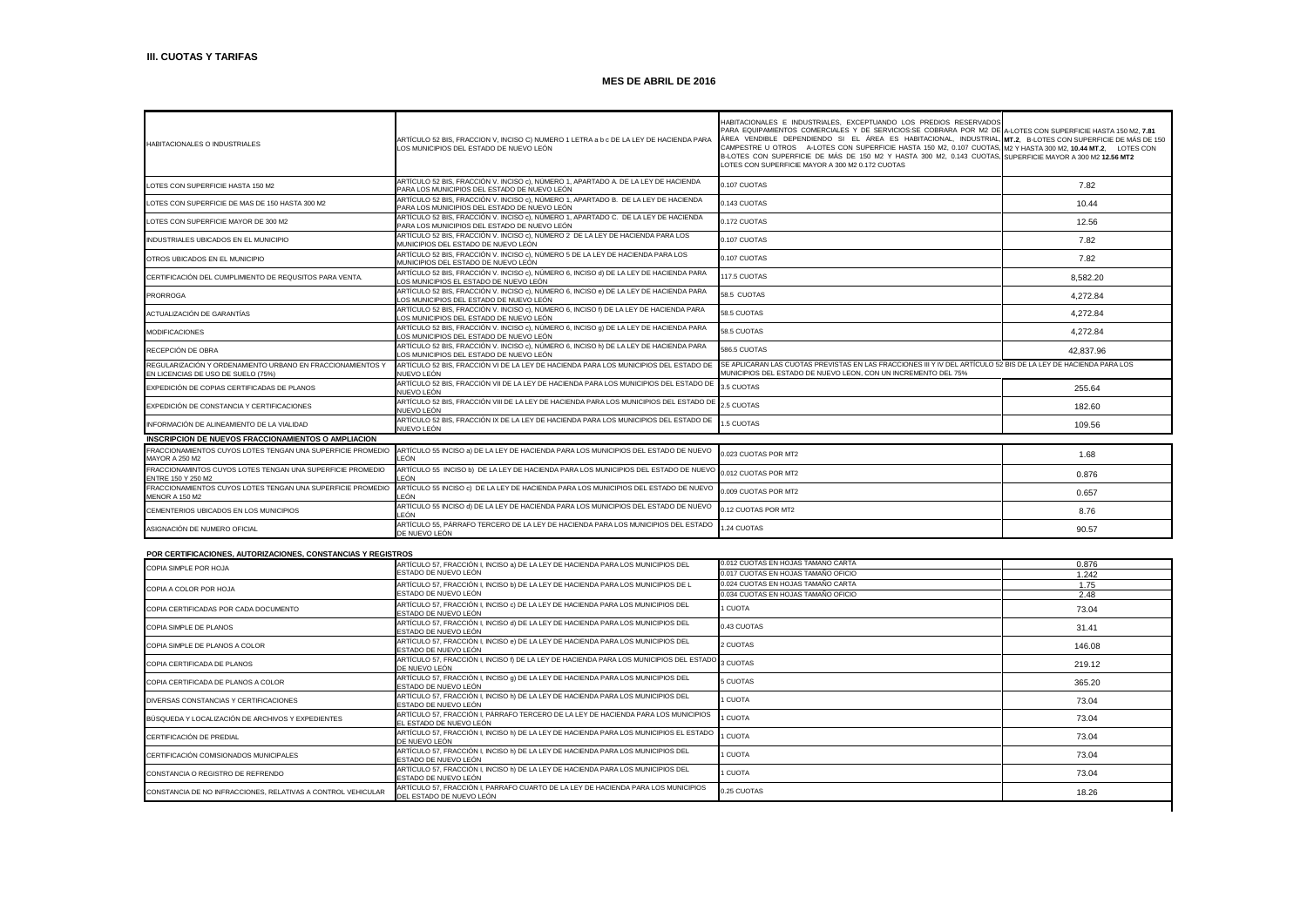| INSCRIPCIÓN AL INICIO DE ACTIVIDADES                                                          | ARTÍCULO 58 DE LA LEY DE HACIENDA PARA LOS MUNICIPIOS DEL ESTADO DE NUEVO LEÓN                                                                                                     | ESTE ARTÍCULO SOLO MENCIONA LAS CUOTAS POR INSCRIPCIÓN AL INICIO DE<br>ACTIVIDADES, POR REFRENDO ANUAL DE LICENCIA, AUTORIZACIÓN, PERMISO O<br>CONCESIÓN QUE SE CUBRIRÁN EN LOS MUNICIPIOS DEL ÁREA METROPOLITANA |            |
|-----------------------------------------------------------------------------------------------|------------------------------------------------------------------------------------------------------------------------------------------------------------------------------------|-------------------------------------------------------------------------------------------------------------------------------------------------------------------------------------------------------------------|------------|
|                                                                                               | ARTÍCULO 58 BIS FRACCION A) NUMERO 1 DE LA LEY DE HACIENDA PARA LOS MUNICIPIOS EL                                                                                                  | HASTA 15,000 PERSONAS: 1500 CUOTAS                                                                                                                                                                                | 109.560.00 |
| <b>ESTADIOS DE FUTBOL</b>                                                                     | ESTADO DE NUEVO LEÓN                                                                                                                                                               | DE MAS DE 15.000 HASTA 25.000 PERSONAS: 2700 CUOTAS                                                                                                                                                               | 197.208.00 |
|                                                                                               |                                                                                                                                                                                    | DEMAS DE 25.000 PERSONAS: 3500 CUOTAS                                                                                                                                                                             | 255.640.00 |
| CABARET, CENTROS NOCTURNOS, DISCOTECAS, CASAS Y<br>ESTABLECIMIENTOS DE APUESTAS               | ARTÍCULO 58 BIS FRACCION A) NUMERO 2 DE LA LEY DE HACIENDA PARA LOS MUNICIPIOS EL<br>ESTADO DE NUEVO LEÓN                                                                          | NO MAYOR A 120 M2 2390 CUOTAS                                                                                                                                                                                     | 174.565.60 |
|                                                                                               |                                                                                                                                                                                    | MAYOR A 120 M2, 2825 CUOTAS                                                                                                                                                                                       | 206,338.00 |
| HOTELES Y MOTELES DE PASO CON SERVICIO DE BAR Y RESTURANT-BAR                                 | ARTÍCULO 58 BIS FRACCION A) NUMERO 4 DE LA LEY DE HACIENDA PARA LOS MUNICIPIOS EL<br>ESTADO DE NUEVO LEÓN                                                                          | 1500 CUOTAS                                                                                                                                                                                                       | 109,560.00 |
| <b>ESTABLECIMIENTOS QUE EXPENDAN BEBIDAS ALCOHOLICAS CERRADAS</b>                             |                                                                                                                                                                                    |                                                                                                                                                                                                                   |            |
| ABARROTES CON VENTA DE CERVEZA CON UN AREA DE EXPOSICIÓN AL<br>PÚBLICO NO MAYOR A 50 M2       | ARTÍCULO 58 BIS FRACCION A) NUMERO 5 INCISO a) DE LA LEY DE HACIENDA PARA LOS<br>MUNICIPIOS EL ESTADO DE NUEVO LEÓN                                                                | <b>15 CUOTAS</b>                                                                                                                                                                                                  | 1,095.60   |
| EXPOSICIÓN AL PÚBLICO, NO MAYOR A 50 M2                                                       | ABARROTES CON VENTA DE CERVEZA, VINOS Y LICORES CON UN AREA DE ARTÍCULO 58 BIS FRACCION A) NUMERO 5 INCISO b) DE LA LEY DE HACIENDA PARA LOS<br>MUNICIPIOS EL ESTADO DE NUEVO LEÓN | 30 CUOTAS                                                                                                                                                                                                         | 2.191.20   |
| DEPOSITO CON VENTA DE CERVEZA INCLUYENO LOS QUE TIENEN                                        | ARTÍCULO 58 BIS FRACCION A) NUMERO 5 INCISO c) DE LA LEY DE HACIENDA PARA LOS                                                                                                      | 40 CUOTAS                                                                                                                                                                                                         | 2.921.60   |
| DEPOSITO CON VENTA DE CERVEZA, VINOS Y LICORES INCLUYENDO LOS<br>QUE TIENEN SERVICIO DE AUTO  | ARTÍCULO 58 BIS FRACCION A) NUMERO 5 INCISO d) DE LA LEY DE HACIENDA PARA LOS<br>MUNICIPIOS EL ESTADO DE NUEVO LEÓN                                                                | 80 CUOTAS                                                                                                                                                                                                         | 5.843.20   |
| <b>LICORERÍAS</b>                                                                             | ARTÍCULO 58 BIS FRACCION A) NUMERO 5 INCISO e) DE LA LEY DE HACIENDA PARA LOS<br>MUNICIPIOS EL ESTADO DE NUEVO LEÓN                                                                | 80 CUOTAS                                                                                                                                                                                                         | 5.843.20   |
| MINISÚPER Y TIENDAS DE CONVENIENCIA CON UN AREA DE EXPOSICIÓN<br>AL PUBLICO NO MAYOR A 120 M2 | ARTÍCULO 58 BIS FRACCION A) NUMERO 5 INCISO f) DE LA LEY DE HACIENDA PARA LOS<br>MUNICIPIOS EL ESTADO DE NUEVO LEÓN                                                                | 60 CUOTAS                                                                                                                                                                                                         | 4.382.40   |
| MINISÚPER Y TIENDAS DE CONVENIENCIA CON UN AREA DE EXPOSICIÓN<br>AL PÚBLICO MAYOR A 120 M2    | ARTÍCULO 58 BIS FRACCION A) NUMERO 5 INCISO g) DE LA LEY DE HACIENDA PARA LOS<br>MUNICIPIOS EL ESTADO DE NUEVO LEÓN                                                                | 135 CUOTAS                                                                                                                                                                                                        | 9.860.40   |
| TIENDAS DE AUTO SERVICIO MAYOR A 120 M2                                                       | ARTÍCULO 58 BIS FRACCION A) NUMERO 5 INCISO h) DE LA LEY DE HACIENDA PARA LOS<br>MUNICIPIOS EL ESTADO DE NUEVO LEÓN                                                                | 190 CUOTAS                                                                                                                                                                                                        | 13,877.60  |
| TIENDAS DE AUTO SERV DEPARTAMENTALES MAYOR A 120 M2                                           | ARTÍCULO 58 BIS FRACCION A) NUMERO 5 INCISO i) DE LA LEY DE HACIENDA PARA LOS<br>MUNICIPIOS EL ESTADO DE NUEVO LEÓN                                                                | 380 CUOTAS                                                                                                                                                                                                        | 27.755.20  |
| EXPENDIO Y DISTRIBUCIÓN AL MAYOREO DE CERVEZA Ó BEBIDAS<br><b>ALCOHÓLICAS</b>                 | ARTÍCULO 58 BIS FRACCION A) NUMERO 5 INCISO ¡) DE LA LEY DE HACIENDA PARA LOS<br>MUNICIPIOS EL ESTADO DE NUEVO LEÓN                                                                | 340 CUOTAS                                                                                                                                                                                                        | 24,833.60  |

### **ESTABLECIMIENTOS QUE EXPENDAN BEBIDAS ALCOHOLICAS EN BOTELLA ABIERTA O AL COPEO**

| CERVECERÍAS CON EXPENDIO DE CERVEZA                                                          | ARTÍCULO 58 BIS FRACCION A) NUMERO 5 INCISO k) SUBINCISO a) DE LA LEY DE HACIENDA PARA 85 CUOTAS<br>LOS MUNICIPIOS DEL ESTADO DE NUEVO LEÓN                                                       |                                                                                                                                | 6.208.40                                                                                            |
|----------------------------------------------------------------------------------------------|---------------------------------------------------------------------------------------------------------------------------------------------------------------------------------------------------|--------------------------------------------------------------------------------------------------------------------------------|-----------------------------------------------------------------------------------------------------|
| RESTAURANTES, LONCHERÍAS, FONDAS Y SIMILARES CON EXPENDIO DE<br>CERVEZA                      | ARTÍCULO 58 BIS FRACCION A) NUMERO 5 INCISO k) SUBINCISO b) DE LA LEY DE HACIENDA PARA<br>LOS MUNICIPIOS DEL ESTADO DE NUEVO LEÓN                                                                 | 85 CUOTAS                                                                                                                      | 6,208.40                                                                                            |
| BILLARES CON EXPENDIO DE CERVEZA                                                             | ARTÍCULO 58 BIS FRACCION A) NUMERO 5 INCISO k) SUBINCISO c) DE LA LEY DE HACIENDA PARA<br>LOS MUNICIPIOS DEL ESTADO DE NUEVO LEÓN                                                                 | <b>85 CUOTAS</b>                                                                                                               | 6.208.40                                                                                            |
| BILLARES CON EXPENDIO DE CERVEZA. VINOS Y LICORES                                            | ARTÍCULO 58 BIS FRACCION A) NUMERO 5 INCISO k) SUBINCISO d) DE LA LEY DE HACIENDA PARA<br>LOS MUNICIPIOS DEL ESTADO DE NUEVO LEÓN                                                                 | 130 CUOTAS                                                                                                                     | 9,495.20                                                                                            |
| CANTINAS O BARES CON EXPENDIO DE CERVEZA VINOS Y LICORES                                     | ARTÍCULO 58 BIS FRACCION A) NUMERO 5 INCISO k) SUBINCISO e) DE LA LEY DE HACIENDA PARA<br>LOS MUNICIPIOS DEL ESTADO DE NUEVO LEÓN                                                                 | 250 CUOTAS                                                                                                                     | 18,260.00                                                                                           |
| UN ÁREA DE ATENCIÓN AL PÚBLICO DE HASTA 120 M2                                               | RESTAURANTES - BAR CON EXPENIO DE CERVEZA, VINOS Y LICORES, CON ARTÍCULO 58 BIS FRACCION A) NUMERO 5 INCISO k) SUBINCISO f) DE LA LEY DE HACIENDA PARA<br>LOS MUNICIPIOS DEL ESTADO DE NUEVO LEÓn | 150 CUOTAS                                                                                                                     | 10,956.00                                                                                           |
| UN AREA DE ATENCIÓN AL PÚBLICO MAYOR A 120 M2                                                | RESTAURANTES- BAR CON EXPENDIO DE CERVEZA, VINOS Y LICORES CON ARTÍCULO 58 BIS FRACCION A) NUMERO 5 INCISO k) SUBINCISO q) DE LA LEY DE HACIENDA PARA<br>LOS MUNICIPIOS DEL ESTADO DE NUEVO LEÓN  | 250 CUOTAS                                                                                                                     | 18,260.00                                                                                           |
| CENTROS O CLUBES SOCIALES O DEPORTIVOS CON EXPENDIO O<br>CONSUMO DE CERVEZA, VINOS Y LICORES | ARTÍCULO 58 BIS FRACCION A) NUMERO 5 INCISO k) SUBINCISO h) DE LA LEY DE HACIENDA PARA<br>LOS MUNICIPIOS DEL ESTADO DE NUEVO LEÓN                                                                 | PAGARÁN UNA CUOTA POR METRO DE SUPERFICIE DE EXPENDIO O DE CONSUMO,<br>EN NINGÚN CASO LA CANTIDAD SERÁ INFERIOR A 100 CUOTAS   | 73.04 POR M2 DE SUPERFICIE DE EXPENDIO<br>O DE CONSUMO, NINGUN CASO SERA<br><b>INFERIOR A 7.304</b> |
| CENTROS O CLUBES SOCIALES O DEPORTIVOS CON EXPENDIO O<br>CONSUMO DE CERVEZA, VINOS Y LICORES | ARTÍCULO 58 BIS FRACCION A) NUMERO 5 INCISO k) SUBINCISO i) DE LA LEY DE HACIENDA PARA<br>LOS MUNICIPIOS DEL ESTADO DE NUEVO LEÓN.                                                                | PAGARÁN 0.25 CUOTAS POR METRO CUADRADO DE SUPERFICIE DE CONSUMO. EN<br>NINGUN CASO. LA CANTIDAD A PAGAR SERA MENOR A 50 CUOTAS | 18.26 POR M2 DE SUPERFICIE DE CONSUMO,<br>NINGUN CASO SERA INFERIOR A 3.652                         |
|                                                                                              |                                                                                                                                                                                                   | HASTA 150 M2 DE EXPENDIO O CONSUMO ABIERTO AL PÚBLICO 150 CUOTAS                                                               | 10,956.00                                                                                           |
| HOTELES CON EXPENDIO O CONSUMO HASTA 150 M2                                                  | ARTICULO 58 BIS FRACCION A) NUMERO 5 INCISO k) SUBINCISO ¡) DE LA LEY DE HACIENDA PARA<br>LOS MUNICIPIOS DEL ESTADO DE NUEVO LEON                                                                 | POR EL EXEDENTE DE 150 METROS, PAGARÁN POR CADA M2 O FRACCIÓN DE<br>EXPENDIO O CONSUMO ABIERTO AL PÚBLICO 0.6 CUOTAS           | 43.82                                                                                               |
|                                                                                              |                                                                                                                                                                                                   | NOTA: EN NINGIN CASO LA CANTIDAD A PAGAR SERA MAYOR A 1,000 CUOTAS                                                             | NO MAYOR A 73,040.                                                                                  |
|                                                                                              |                                                                                                                                                                                                   |                                                                                                                                |                                                                                                     |

| <b>PERMISOS ESPECIALES</b>                |                                                                                    |                                                                        |          |
|-------------------------------------------|------------------------------------------------------------------------------------|------------------------------------------------------------------------|----------|
| EXPENDIO Y CONSUMO DE BEBIDAS ALCOHOLICAS | ARTÍCULO 58 BIS FRACCION B) NUMERO 1 DE LA LEY DE HACIENDA PARA LOS MUNICIPIOS DEL | 0.2 CUOTAS POR M2 DE SUPERFICIE DE EXPENDIO O CONSUMO. MAS UN 10% DE   | 14.61    |
|                                           | ESTADO DE NUEVO LEÓN                                                               | LLOS DERECHOS POR CADA DIA DE DURACION DEL PERMISO                     |          |
| CONSUMO DE BEBIDAS ALCOHOLICAS            | ARTÍCULO 58 BIS FRACCION B) NUMERO 2 DE LA LEY DE HACIENDA PARA LOS MUNICIPIOS DEL | 0.1 CUOTAS POR M2 SE SUPERFICIE DE CONSUMO. MAS UN 10% DE LOS DERECHOS | 7.3(     |
|                                           | ESTADO DE NUEVO LEÓN                                                               | POR CADA DIA DE DURACION DEL PERMISO                                   |          |
|                                           |                                                                                    | EN NINGUN CASO LA CANTIDAD A PAGAR SERÁ MENOR A 50 CUOTAS              | 3.652.00 |

| <b>REVISION, INSPECCION Y SERVICIO</b>                                                  |                                                                                                               |          |        |
|-----------------------------------------------------------------------------------------|---------------------------------------------------------------------------------------------------------------|----------|--------|
| <b>ISERVICIO DE EXAMEN MEDICO DE PERICIA PARA AUTORIZACIÓN DE</b><br>LICENCIA DE MANEJO | ARTÍCULO 62 FRACCIÓN I DE LA LEY DE HACIENDA PARA LOS MUNICIPIOS DEL ESTADO DE<br>NUEVO LEÓN                  | 2 CUOTAS | 146.08 |
| PERMISO PARA TRANSITAR SIN PLACAS                                                       | ARTÍCULO 62 FRACCIÓN I, PÁRRAFO SEGUNDO DE LA LEY DE HACIENDA PARA LOS MUNICIPIOS<br>DEL ESTADO DE NUEVO LEÓN | 6 CUOTAS | 438.24 |
| LICENCIA PARA ESTACIONAMIENTO CARGA Y DESCARGA                                          | ARTÍCULO 62 FRACCIÓN I, PÁRRAFO CUARTO DE LA LEY DE HACIENDA PARA LOS MUNICIPIOS<br>DEL ESTADO DE NUEVO LEÓN  | 5 CUOTAS | 365.20 |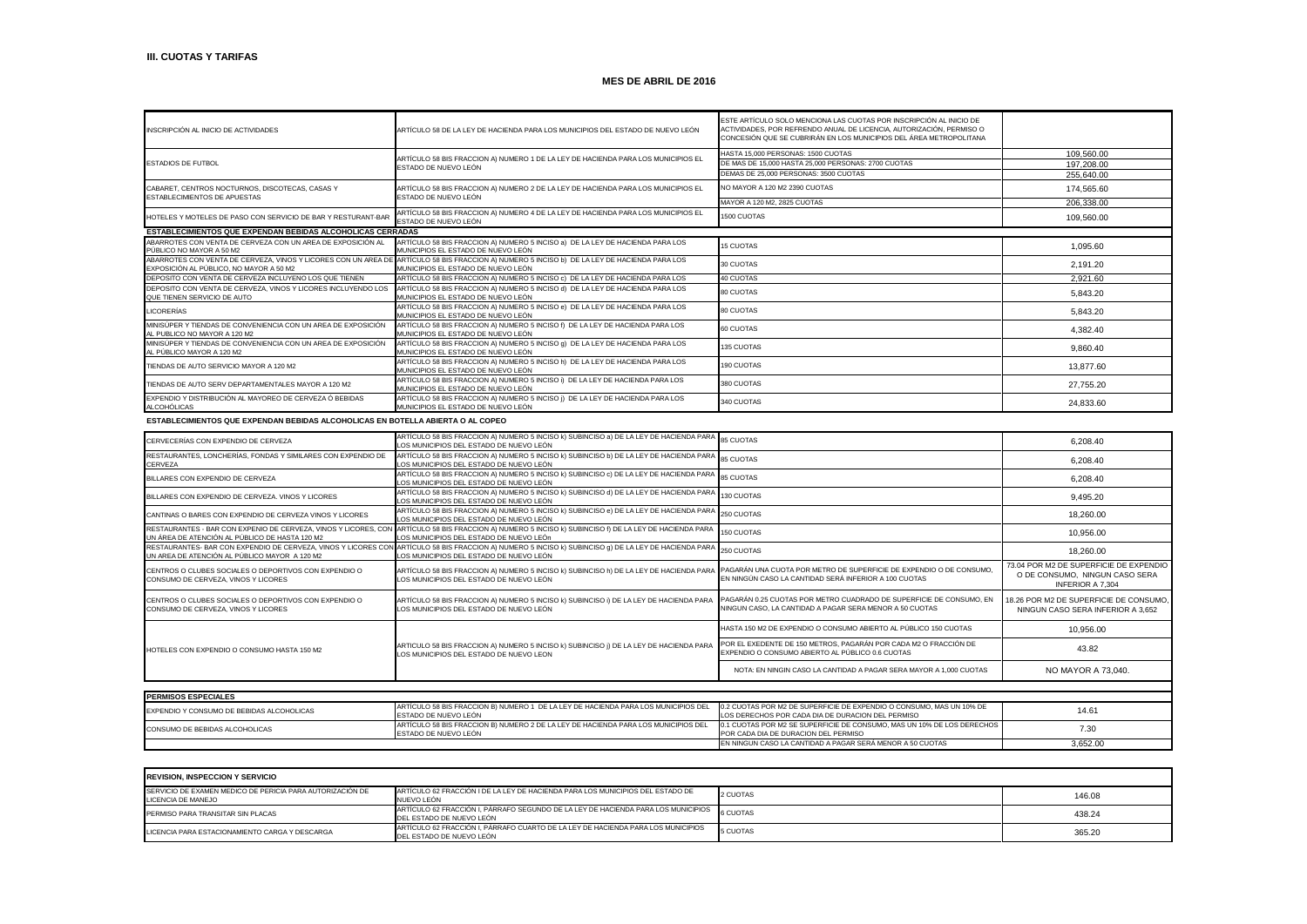| REVISIÓN DE ISAI                                                                            | ARTÍCULO 62 FRACCIÓN IV DE LA LEY DE HACIENDA PARA LOS MUNICIPIOS DEL ESTADO DE                                            | 10 CUOTAS POR CADA INMUEBLE CUANDO NO EXISTA CANTIDAD A PAGAR POR                                                                                                                                                                                                        | 730.40                                                |  |  |
|---------------------------------------------------------------------------------------------|----------------------------------------------------------------------------------------------------------------------------|--------------------------------------------------------------------------------------------------------------------------------------------------------------------------------------------------------------------------------------------------------------------------|-------------------------------------------------------|--|--|
|                                                                                             | NUEVO LEÓN<br>ARTÍCULO 62, FRACCIÓN II DE LA LEY DE HACIENDA PARA LOS MUNICIPIOS DEL ESTADO DE                             | <b>CONCEPTO DEL ISAL</b><br>DE \$20 A \$70 POR INSPECCIONES QUE PREVIENEN LOS REGLAMENTOS A NIVEL                                                                                                                                                                        |                                                       |  |  |
| INSPECCIÓN DE COMERCIO AMBULANTE                                                            | NUFVO I FÓN                                                                                                                | <b>MUNICIPAL</b>                                                                                                                                                                                                                                                         | \$20 Y \$70                                           |  |  |
| INTERVENCION DE DIV. Y ESPECT. PUB.                                                         | ARTÍCULO 31 BIS, FRACCION I, INCISO d) y ARTÍCULO 63 DE LA LEY DE HACIENDA PARA LOS<br>MUNICIPIOS DEL ESTADO DE NUEVO LEÓN | EN RAZÓN A SU COSTO                                                                                                                                                                                                                                                      | SEGÚN SEA EL CASO                                     |  |  |
| INSPECCION DE ECOLOGIA                                                                      | ARTICULO 63 DE LA LEY DE HACIENDA ARA LOS MUNICIPIOS DEL ESTADO DE NUEVO LEON                                              | EN RAZÓN A SU COSTO                                                                                                                                                                                                                                                      | SEGÚN SEA EL CASO                                     |  |  |
| SERVICIOS SANITARIOS QUE PRESTE EL MUNICIPIO                                                |                                                                                                                            |                                                                                                                                                                                                                                                                          |                                                       |  |  |
| MANTENER ANIMALES EN OBSERVACIÓN                                                            | ART ÍCULO 62, FRACCIÓN VI, INCISO a) DE LA LEY DE HACIENDA PARA LOS MUNICIPIOS DEL<br>STADO DE NUEVO LEÓN                  | 0.50 CUOTAS                                                                                                                                                                                                                                                              | 36.52                                                 |  |  |
| RECOGER ANIMALES DOMÉSTICOS ENFERMOS                                                        | ARTÍCULO 62, FRACCIÓN VI INCISO b) DE LA LEY DE HACIENDA PARA LOS MUNICIPIOS DEL<br>ESTADO DE NUEVO LEÓN                   | 0.50 CUOTAS                                                                                                                                                                                                                                                              | 36.52                                                 |  |  |
| <b>EXPEDICION DE LICENCIAS</b>                                                              |                                                                                                                            |                                                                                                                                                                                                                                                                          |                                                       |  |  |
|                                                                                             | ARTÍCULO 64, FRACCIÓN V, PÁRRAFO PRIMERO DE LA LEY DE HACIENDA PARA LOS MUNICIPIOS<br>DEL ESTADO DE NUEVO LEÓN             | POR LICENCIA Y MEDIO DE IDENTIFICACIÓN POR M2 DE EXPOSICIÓN, 2.5 CUOTAS                                                                                                                                                                                                  | 182.60                                                |  |  |
| LICENCIA DE ANUNCIOS                                                                        | ARTÍCULO 64, FRACCIÓN V, PÁRRAFO SEGUNDO DE LA LEY DE HACIENDA PARA LOS MUNICIPIOS<br>DEL ESTADO DE NUEVO LEÓN             | ANUNCIOS CUYA SUPERFICIE DE EXPOSICIÓN ESTE COMPUESTA DE ELEMENTOS<br>ELECTRÓNICOS, EL MONTO MÁXIMO SERÁ DE 75 CUOTAS                                                                                                                                                    | 5,478.00                                              |  |  |
| LICENCIA DE ANUNCIOS EN VIA PUBLICA                                                         | ARTÍCULO 64, FRACCIÓN V, PÁRRAFO SEXTO DE LA LEY DE HACIENDA PARA LOS MUNICIPIOS<br>DEL ESTADO DE NUEVO LEÓN               | 0.4 CUOTAS POR METROS CUADRADO DE EXPOSICION POR DIA                                                                                                                                                                                                                     | 29.22                                                 |  |  |
| <b>LIMPIEZA DE LOTES BALDÍOS</b>                                                            |                                                                                                                            |                                                                                                                                                                                                                                                                          |                                                       |  |  |
|                                                                                             | ARTÍCULO 65, INCISO a) DE LA LEY DE HACIENDA PARA LOS MUNICIPIOS DEL ESTADO DE NUEVO<br>FÓN                                | PREDIOS CON SUPERFICIE HASTA 1,000 M2 0.30 CUOTAS                                                                                                                                                                                                                        | 21.91                                                 |  |  |
|                                                                                             | ARTÍCULO 65 INCISO b) DE LA LEY DE HACIENDA PARA LOS MUNICIPIOS DEL ESTADO DE NUEVO<br>LEÓN                                | POR EL EXCEDENTE DE 1,000 M2, POR CADA M2 EXCEDENTE 0.26 CUOTAS                                                                                                                                                                                                          | 18.99                                                 |  |  |
| LIMPIEZA DE LOTES BALDÍOS                                                                   | ARTÍCULO 65, PÁRRAFO SEPTIMO DE LA LEY DE HACIENDA PARA LOS MUNICIPIOS DEL ESTADO<br>DE NUEVO LEÓN                         | POR SERVICIO DE RECOLECCIÓN, TRASLADO Y DISPOSICIÓN FINAL DE LA BASURA<br>PRODUCTO DE LA LIMPIEZA A SOLICITUD DEL PROPIETARIO DEL PREDIO, EL COSTO<br>SERÁ DE 6 CUOTAS POR M3 O FRACCIÓN DE MATERIA RECOLECTADA                                                          | 438.24                                                |  |  |
| LIMPIEZA Y RECOLECCION DE DESECHOS INDUSTRIALES Y COMERCIALES                               |                                                                                                                            |                                                                                                                                                                                                                                                                          |                                                       |  |  |
|                                                                                             | ARTÍCULO 65 BIS INCISO a) DE LA LEY DE HACIENDA PARA LOS MUNICIPIOS DEL ESTADO DE<br>NUEVO LEÓN                            | INMUEBLES QUE GENEREN HASTA 5 KG. DIARIOS, 2 CUOTAS                                                                                                                                                                                                                      | 146.08                                                |  |  |
|                                                                                             | ARTÍCULO 65 BIS INCISO b) DE LA LEY DE HACIENDA PARA LOS MUNICIPIOS DEL ESTADO DE<br>NUEVO LEÓN                            | INMUEBLES QUE GENEREN MÁS DE 5 KG. Y HASTA 10 KG DIARIOS, 4 CUOTAS                                                                                                                                                                                                       | 292.16                                                |  |  |
|                                                                                             | ARTÍCULO 65 BIS INCISO c) DE LA LEY DE HACIENDA PARA LOS MUNICIPIOS DEL ESTADO DE<br>NUEVO LEÓN                            | INMUEBLES QUE GENEREN MÁS DE 10 KG. Y HASTA 25 KG. DIARIOS, 6 CUOTAS                                                                                                                                                                                                     | 438.24                                                |  |  |
| SERVICIO DE LIMPIA DE DESECHOS INDUSTRIALES Y COMERCIALES                                   | ARTÍCULO 65 BIS INCISO d) DE LA LEY DE HACIENDA PARA LOS MUNICIPIOS DEL ESTADO DE<br>NUFVO I FÓN                           | INMUEBLES QUE GENEREN MÁS DE 25 KG. Y HASTA 50 KG. DIARIOS, 14 CUOTAS                                                                                                                                                                                                    | 1,022.56                                              |  |  |
|                                                                                             | ARTÍCULO 65 BIS INCISO e) DE LA LEY DE HACIENDA PARA LOS MUNICIPIOS DEL ESTADO DE<br>NUFVO I FÓN                           | INMUEBLES QUE GENEREN MÁS DE 50 KG. Y HASTA 100 KG. DIARIOS, 25 CUOTAS                                                                                                                                                                                                   | 1,826.00                                              |  |  |
|                                                                                             | ARTÍCULO 65 BIS INCISO f) DE LA LEY DE HACIENDA PARA LOS MUNICIPIOS DEL ESTADO DE<br>NUEVO LEÓN                            | INMUEBLES QUE GENEREN MÁS DE 100 KG. Y HASTA 200 KG. DIARIOS, 48 CUOTAS                                                                                                                                                                                                  | 3.505.92                                              |  |  |
|                                                                                             | ARTÍCULO 65 BIS INCISO g) DE LA LEY DE HACIENDA PARA LOS MUNICIPIOS DEL ESTADO DE<br>NUEVO LEÓN                            | INMUEBLES QUE GENEREN MÁS DE 200 KG. Ó EL EQUIVALENTE A TRES M3 DIARIOS<br>EL COBRO SERÁ DE 48 CUOTAS MÁS 0.50 CUOTAS POR CADA 5KG. ADICIONALES                                                                                                                          | 3,505.92 MÁS 36.52 POR CADA 5KG<br><b>ADICIONALES</b> |  |  |
| OCUPACION DE LA VIA PUBLICA                                                                 |                                                                                                                            |                                                                                                                                                                                                                                                                          |                                                       |  |  |
| OCUPAR LA VÍA PUBLICA CON INSTALACIONES FIJAS O SEMIFIJAS                                   | ARTÍCULO 65 BIS-1, FRACCIÓN I DE LA LEY DE HACIENDA PARA LOS MUNCICPIOS DEL ESTADO DE<br>NUEVO LEÓN                        | 0.016 CUOTAS DIARIAS                                                                                                                                                                                                                                                     | 1.17                                                  |  |  |
| SITIOS DE AUTOMÓVILES                                                                       | ARTÍCULO 65 BIS-1, FRACCIÓN II DE LA LEY DE HACIENDA PARA LOS MUNICIPIOS DEL ESTADO DE<br>NUEVO LEÓN                       | <b>SCUOTAS POR TRIMESTRE</b>                                                                                                                                                                                                                                             | 365.20                                                |  |  |
| CAJONES ESTACIONAMIENTO COMERCIAL                                                           | ARTÍCULO 65 BIS-1, FRACCIÓN III INCISO a) DE LA LEY DE HACIENDA PARA LOS MUNICIPIOS DEL<br>ESTADO DE NUEVO LEÓN            | CUOTAS POR M2                                                                                                                                                                                                                                                            | 365.20                                                |  |  |
| CAJONES ESTACIONAMIENTO PARTICULAR                                                          | ARTÍCULO 65 BIS-1, FRACCIÓN III INCISO b) DE LA LEY DE HACIENDA PARA LOS MUNICIPIOS DEL<br>ESTADO DE NUEVO LEÓN            | 1.5 CUOTAS POR M2                                                                                                                                                                                                                                                        | 109.56                                                |  |  |
| RECOLECCIÓN DE PARQUÍMETROS                                                                 | ARTÍCULO 65 BIS-1, FRACCIÓN IV, PÁRRAFO PRIMERO DE LA LEY DE HACIENDA PARA LOS<br>MUNICIPIOS DEL ESTADO DE NUEVO LEÓN      | \$2.50 POR HORA                                                                                                                                                                                                                                                          | \$2.50 POR HORA                                       |  |  |
| MERCADOS AMBULANTES                                                                         | ARTÍCULO 65 BIS-1, FRACCIÓN I DE LA LEY DE HACIENDA PARA LOS MUNCICPIOS DEL ESTADO DI<br>NUFVO I FÓN                       | 0.016 CUOTAS DIARIAS POR M2 COMPLETO O FRACCION                                                                                                                                                                                                                          | 1.17                                                  |  |  |
| OTRAS OCUPACIONES DE LA VIA PUBLICA                                                         | ARTÍCULO 65 BIS-1, FRACCIÓN I, PÁRRAFO SEGUNDO DE LA LEY DE HACIENDA PARA LOS<br>MUNCIPIOS DEL ESTADO DE NUEVO LEON        | 0.081 CUOTAS DIARIAS POR METRO CUADRADO                                                                                                                                                                                                                                  | 5.92                                                  |  |  |
| CONTRIBUCIONES POR NUEVOS FRACCIONAMIENTOS, EDIFICACIONES, RELOTIFICACIONES Y SUBDIVISIONES |                                                                                                                            |                                                                                                                                                                                                                                                                          |                                                       |  |  |
| PAGO DEL 7 %                                                                                | ARTICULO 65 BIS 2 DE LA LEY DE HACIENDA PARA LOS MUNICIPIOS DEL ESTADO DE NUEVO LEON                                       | SEGÚN SEA EL CASO                                                                                                                                                                                                                                                        | SEGÚN SEA EL CASO                                     |  |  |
| PAGO DEL ARTICULO 151 FRACC II                                                              | ARTICULO 65 BIS 2 DE LA LEY DE HACIENDA PARA LOS MUNICIPIOS DEL ESTADO DE NUEVO LEO                                        | CEDER SUELO AL MUNICIPIO PARA DESTINOS A RAZÓN DEL 17% -DIECISIETE DEL<br>ÁREA VENDIBLE Ó 22 -VEINTIDÓS METROS CUADRADOS POR UNIDAD DE VIVIENDA, O<br>LO QUE RESULTE MAYOR, LOS USOS COMPLEMENTARIOS NO HABITACIONALES<br>CEDERÁN EL 7% -SIETE DEL ÁREA VENDIBLE CORRESP | SEGÚN SEA EL CASO                                     |  |  |
| <b>OTROS INGRESOS</b>                                                                       |                                                                                                                            |                                                                                                                                                                                                                                                                          |                                                       |  |  |
| OTROS INGRESOS                                                                              | ARTICULO 63 PARRAFO SEGUNDO DE LA LEY DE HACIENDA PARA LOS MUNICIPIOS DEL ESTADO<br>DE NUEVO LEON                          | SEGÚN SEA EL CASO                                                                                                                                                                                                                                                        | SEGÚN SEA EL CASO                                     |  |  |
| <b>DIVERSOS</b>                                                                             |                                                                                                                            |                                                                                                                                                                                                                                                                          |                                                       |  |  |
| <b>DIVERSOS</b>                                                                             | ARTICULO 63 PARRAFO SEGUNDO DE LA LEY DE HACIENDA PARA LOS MUNICIPIOS DEL ESTADO<br>DE NUEVO LEON                          | SEGÚN SEA EL CASO                                                                                                                                                                                                                                                        | SEGÚN SEA EL CASO                                     |  |  |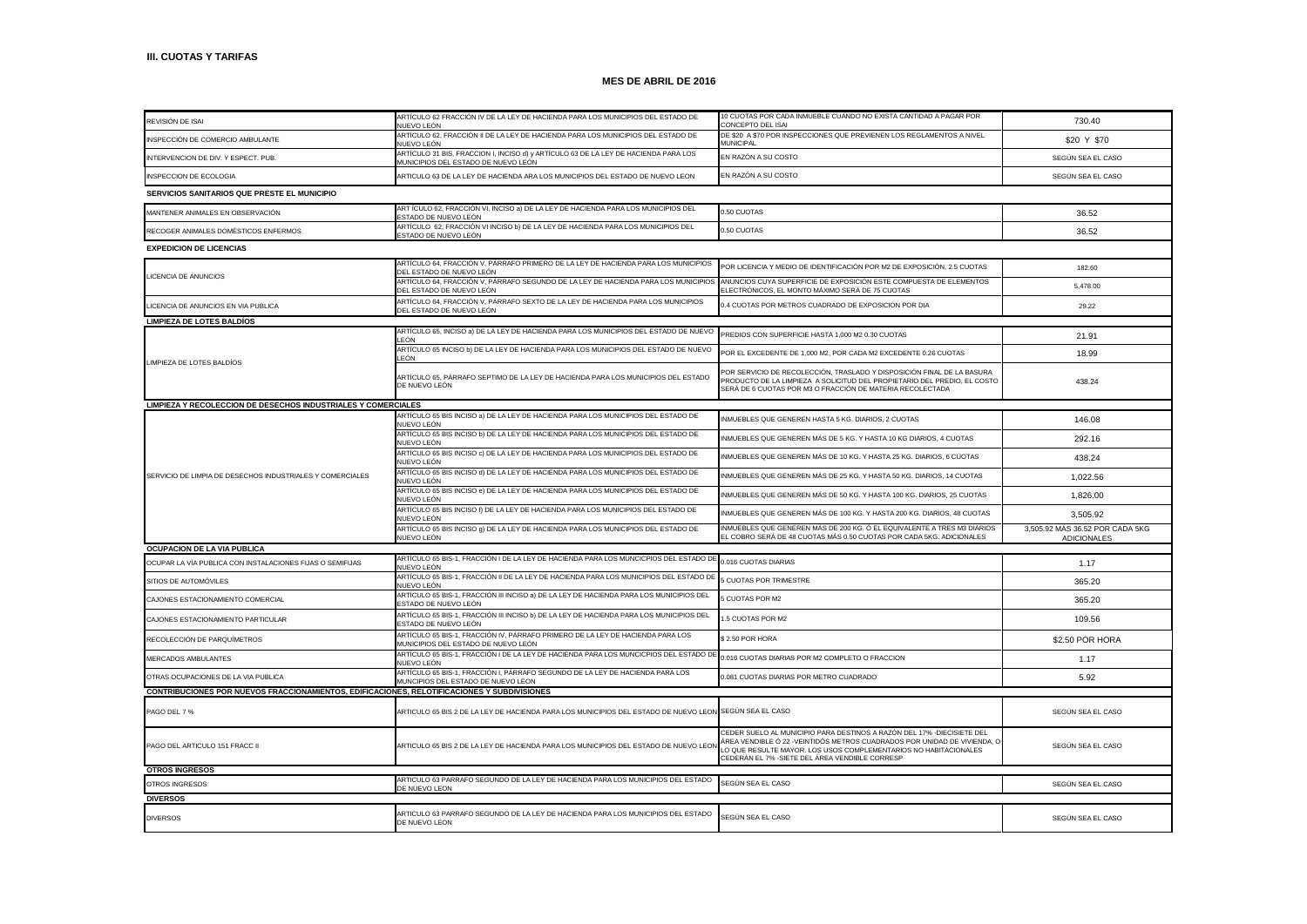| 3.- PRODUCTOS                                   |                                                                                                                                                                                                                                               |                                                                                                                                    |                          |  |  |
|-------------------------------------------------|-----------------------------------------------------------------------------------------------------------------------------------------------------------------------------------------------------------------------------------------------|------------------------------------------------------------------------------------------------------------------------------------|--------------------------|--|--|
| <b>CONCEPTO Y DESCRIPCION</b>                   | <b>FUNDAMENTO JURIDICO</b>                                                                                                                                                                                                                    | <b>CUOTA QUE CORRESPONDE</b>                                                                                                       | <b>CANTIDAD</b>          |  |  |
| <b>EXPLOTACION</b>                              |                                                                                                                                                                                                                                               |                                                                                                                                    |                          |  |  |
| CUOTAS DIF GUARDERIAS                           | ARTICULO 66, FRACCION I DE LA LEY DE HACIENDA PARA LOS MUNICIPIOS DEL ESTADO DE<br><b>NUEVO LEON</b>                                                                                                                                          | SEGÚN SEA EL CASO                                                                                                                  | SEGÚN SEA EL CASO        |  |  |
| <b>4.- APROVECHAMIENTOS</b>                     |                                                                                                                                                                                                                                               |                                                                                                                                    |                          |  |  |
| <b>CONCEPTO Y DESCRIPCION</b>                   | <b>FUNDAMENTO JURÍDICO</b>                                                                                                                                                                                                                    | <b>CUOTA QUE CORRESPONDE</b>                                                                                                       | <b>CANTIDAD</b>          |  |  |
| <b>MULTAS</b>                                   |                                                                                                                                                                                                                                               |                                                                                                                                    |                          |  |  |
| MULTAS DE TRANSITO                              | ARTICULO 67, FRACCION I Y ARTICULO 69 DE LA LEY DE HACIENDA PARA LOS MUNICIPIOS DEL<br>ESTADO DE NUEVO LEON Y ARTICULO 136, FRACCION V, 137, 138, 139, 140 Y 145 DEL<br>REGLAMENTO DE TRANSITO Y VIALIDAD DEL MUNICIPIO DE GARCIA, NUEVO LEON | DE ACUERDO AL TABULADOR Y DEMAS PRECEPTOS QUE ESTABLECE EL<br>REGLAMENTO DE TRANSITO Y VIALIDAD DEL MUNCIPIO DE GARCIA, NUEVO LEON | SEGÚN SEA EL CASO        |  |  |
| MULTAS DE POLICIA                               | ARTICULO 67, FRACCION I Y ARTICULO 69 DE LA LEY DE HACIENDA PARA LOS MUNICIPIOS DEL<br>STADO DE NUEVO LEON                                                                                                                                    | DE ACUERDO A TABULADOR                                                                                                             | SEGÚN SEA EL CASO        |  |  |
| MULTAS DE OBRAS PUBLICAS                        | ARTICULO 67 FRACCION I Y ARTICULO 69 DE LA LEY DE HACIENDA PARA LOS MUNICIPIOS DEL<br>STADO DE NUEVO LEON                                                                                                                                     | DE ACUERDO A TABULADOR                                                                                                             | SEGÚN SEA EL CASO        |  |  |
| MULTAS DE COMERCIO Y ESPECTACULOS               | ARTICULO 67 FRACCION I Y ARTICULO 69 DE LA LEY DE HACIENDA PARA LOS MUNICIPIOS DEL<br>STADO DE NUEVO LEON                                                                                                                                     | DE ACUERDO A TABULADOR                                                                                                             | SEGÚN SEA EL CASO        |  |  |
| MULTAS DE LOTES BALDIOS                         | ARTICULO 67 FRACCION I Y ARTICULO 69 DE LA LEY DE HACIENDA PARA LOS MUNICIPIOS DEL<br>STADO DE NUEVO LEON                                                                                                                                     | DE ACUERDO A TABULADOR                                                                                                             | SEGÚN SEA EL CASO        |  |  |
| MULTA DE ISAI                                   | ARTICULO 67 FRACCION I Y ARTICULO 69 DE LA LEY DE HACIENDA PARA LOS MUNICIPIOS DEL<br>ESTADO DE NUEVO LEON                                                                                                                                    | DE ACUERDO A TABULADOR                                                                                                             | SEGÚN SEA EL CASO        |  |  |
| MULTAS DE ECOLOGIA                              | ARTICULO 67 FRACCION I Y ARTICULO 69 DE LA LEY DE HACIENDA PARA LOS MUNICIPIOS DEL<br><b>STADO DE NUEVO LEON</b>                                                                                                                              | DE ACUERDO A TABULADOR                                                                                                             | SEGÚN SEA EL CASO        |  |  |
| MULTAS PROTECCION CIVIL                         | ARTICULO 67 FRACCION I Y ARTICULO 69 DE LA LEY DE HACIENDA PARA LOS MUNICIPIOS DEL<br><b>ESTADO DE NUEVO LEON</b>                                                                                                                             | DE ACUERDO A TABULADOR                                                                                                             | SEGUN SEA EL CASO        |  |  |
| MULTAS DE LIMPIA                                | ARTICULO 67 FRACCION I Y ARTICULO 69 DE LA LEY DE HACIENDA PARA LOS MUNICIPIOS DEL<br><b>STADO DE NUEVO LEON</b>                                                                                                                              | DE ACUERDO A TABULADOR                                                                                                             | SEGÚN SEA EL CASO        |  |  |
| <b>ACCESORIOS Y REZAGOS</b>                     |                                                                                                                                                                                                                                               |                                                                                                                                    |                          |  |  |
| RECARGOS DE IMPUESTO PREDIAL                    | ARTICULO 67 . FRACCION III DE LA LEY DE HACIENDA PARA LOS MUNICIPIOS DEL ESTADO DE<br>NUEVO LEON, Y LEY DE INGRESOS PARA LOS MUNICIPIOS PARA EL AÑO 2016, ART. TERCERO Y<br>CUARTO                                                            | AL PRESENTARSE ESPONTANEAMENTE EL 1% Y AL SER REQUERIDO EL 1.2% POR<br>CADA MES O FRACCION QUE SE RETARDE EL PAGO                  | SEGÚN SEA EL CASO        |  |  |
| RECARGOS DE ADQUISICION DE INMUEBLES            | ARTICULO 67, FRACCION III DE LA LEY DE HACIENDA PARA LOS MUNICIPIOS DEL ESTADO DE<br>NUEVO LEON, Y LEY DE INGRESOS PARA LOS MUNICIPIOS PARA EL AÑO 2016, ART. TERCERO Y                                                                       | AL PRESENTARSE ESPONTANEAMENTE EL 1% Y AL SER REQUERIDO EL 1.2% POR<br>CADA MES O FRACCION QUE SE RETARDE EL PAGO                  | SEGUN SEA EL CASO        |  |  |
| RECARGOS DE DERECHOS                            | ARTICULO 67 , FRACCION III DE LA LEY DE HACIENDA PARA LOS MUNICIPIOS DEL ESTADO DE<br>NUEVO LEON, Y LEY DE INGRESOS PARA LOS MUNICIPIOS PARA EL AÑO 2016, ART. TERCERO Y                                                                      | AL PRESENTARSE ESPONTANEAMENTE EL 1% Y AL SER REQUERIDO EL 1.2% POR<br>CADA MES O FRACCION QUE SE RETARDE EL PAGO                  | SEGÚN SEA EL CASO        |  |  |
| RECARGOS DE APROVECHAMIENTO                     | ARTICULO 67 , FRACCION III DE LA LEY DE HACIENDA PARA LOS MUNICIPIOS DEL ESTADO DE<br>NUEVO LEON, Y LEY DE INGRESOS PARA LOS MUNICIPIOS PARA EL AÑO 2016, ART. TERCERO Y                                                                      | AL PRESENTARSE ESPONTANEAMENTE EL 1% Y AL SER REQUERIDO EL 1.2% POR<br>CADA MES O FRACCION QUE SE RETARDE EL PAGO                  | SEGÚN SEA EL CASO        |  |  |
| GASTOS DE EJECUCION DE IMPUESTO PREDIAL         | ARTICULO 67 , FRACCION III DE LA LEY DE HACIENDA PARA LOS MUNICIPIOS DEL ESTADO DE<br>NUEVO LEON, ART. 145 DEL CODIGO FISCAL CAP. 3                                                                                                           | 10% DEL CREDITO FISCAL SIN EXCEDER 1 SALARIO MINIMO ELEVADO A DOS AÑOS                                                             | SEGÚN SEA EL CASO        |  |  |
| GASTOS DE EJECUCION DE ADQUISICION DE INMUEBLES | ARTICULO 67, FRACCION III DE LA LEY DE HACIENDA PARA LOS MUNICIPIOS DEL ESTADO DE<br>NUEVO LEON, ART. 145 DEL CODIGO FISCAL CAP. 3                                                                                                            | 10% DEL CREDITO FISCAL SIN EXCEDER 1 SALARIO MINIMO ELEVADO A DOS AÑOS                                                             | SEGÚN SEA EL CASO        |  |  |
| <b>GASTOS DE DERECHOS</b>                       | ARTICULO 67 . FRACCION III DE LA LEY DE HACIENDA PARA LOS MUNICIPIOS DEL ESTADO DE<br>NUEVO LEON, Y LEY DE INGRESOS PARA LOS MUNICIPIOS PARA EL AÑO 2016, ART. TERCERO Y<br>CUARTO                                                            | AL PRESENTARSE ESPONTANEAMENTE EL 1% Y AL SER REQUERIDO EL 1.2% POR<br>CADA MES O FRACCION QUE SE RETARDE EL PAGO                  | SEGÚN SEA EL CASO        |  |  |
| GASTOS DE APROVECHAMIENTO                       | ARTICULO 67 . FRACCION III DE LA LEY DE HACIENDA PARA LOS MUNICIPIOS DEL ESTADO DE<br>VUEVO LEON, Y LEY DE INGRESOS PARA LOS MUNICIPIOS PARA EL AÑO 2016, ART. TERCERO Y                                                                      | AL PRESENTARSE ESPONTANEAMENTE EL 1% Y AL SER REQUERIDO EL 1.2% POR<br>CADA MES O FRACCION QUE SE RETARDE EL PAGO                  | SEGÚN SEA EL CASO        |  |  |
| SANCION DE IMPUESTO PREDIAL                     | ARTICULO 67 , FRACCION III DE LA LEY DE HACIENDA PARA LOS MUNICIPIOS DEL ESTADO DE<br>NUEVO LEON Y CODIGO FISCAL ART 22                                                                                                                       | SEGÚN SEA EL CASO                                                                                                                  | SEGÚN SEA EL CASO        |  |  |
| SANCION DE ADQUISICION DE INMUEBLES             | ARTICULO 67, FRACCION III DE LA LEY DE HACIENDA PARA LOS MUNICIPIOS DEL ESTADO DE<br>NUEVO LEON Y CODIGO FISCAL ART 22                                                                                                                        | SEGÚN SEA EL CASO                                                                                                                  | SEGÚN SEA EL CASO        |  |  |
| SANCION DE DERECHOS                             | ARTICULO 67 , FRACCION III DE LA LEY DE HACIENDA PARA LOS MUNICIPIOS DEL ESTADO DE<br><b>NUEVO LEON Y CODIGO FISCAL ART 22</b>                                                                                                                | SEGÚN SEA EL CASO                                                                                                                  | SEGÚN SEA EL CASO        |  |  |
| SANCION DE APROVECHAMIENTO                      | ARTICULO 67, FRACCION III DE LA LEY DE HACIENDA PARA LOS MUNICIPIOS DEL ESTADO DE<br>NUEVO LEON Y CODIGO FISCAL ART 22                                                                                                                        | SEGÚN SEA EL CASO                                                                                                                  | SEGÚN SEA EL CASO        |  |  |
| <b>NO ESPECIFICADOS</b>                         |                                                                                                                                                                                                                                               |                                                                                                                                    |                          |  |  |
| ACTUALIZACIONES DEL ISAI                        | ARTICULO 67, FRACCION V DE LA LEY DE HACIENDA PARA LOS MUNICIPIOS DEL ESTADO DE<br>NUEVO LEON, ARTICULO 22 DEL CODIGO FISCAL DEL ESTADO DE NUEVO LEON                                                                                         | APLICA SEGÚN SEA EL CASO                                                                                                           | APLICA SEGÚN SEA EL CASO |  |  |
| MULTA POR REVISION DE PLANOS                    | ARTICULO 69 DE LA LEY DE HACIENDA PARA LOS MUNICIPIOS DEL ESTADO DE NUEVO LEON                                                                                                                                                                | SEGUN SEA EL CASO                                                                                                                  | SEGÚN SEA EL CASO        |  |  |
|                                                 | ARTICULO 82 FRACCION II DEL CODIGO FISCAL DEL ESTADO DE NUEVO LEON                                                                                                                                                                            | 100% DE LAS CONTRIBUCIONES NO PAGADAS                                                                                              | SEGÚN SEA EL CASO        |  |  |
| MULTA PERMISO DE CONSTRUCCION                   | ARTICULO 342 FRACCION II INCISO i) DE LA LEY DE DESARROLLO URBANO DEL ESTADO DE<br><b>NUFVO LEON</b>                                                                                                                                          | DESDE 2 MIL A 10,000 CUOTAS                                                                                                        | 146,080 A 730,400        |  |  |
| EVASION DE IMPUESTO PREDIAL                     | ARTICULO 67 , FRACCION III DE LA LEY DE HACIENDA PARA LOS MUNICIPIOS DEL ESTADO DE<br>NUEVO LEON, Y LEY DE INGRESOS PARA LOS MUNICIPIOS PARA EL AÑO 2016, ART. TERCERO Y<br><b>CUARTO</b>                                                     | AL PRESENTARSE ESPONTANEAMENTE EL 1% Y AL SER REQUERIDO EL 1.2% POR<br>CADA MES O FRACCION QUE SE RETARDE EL PAGO                  | SEGÚN SEA EL CASO        |  |  |